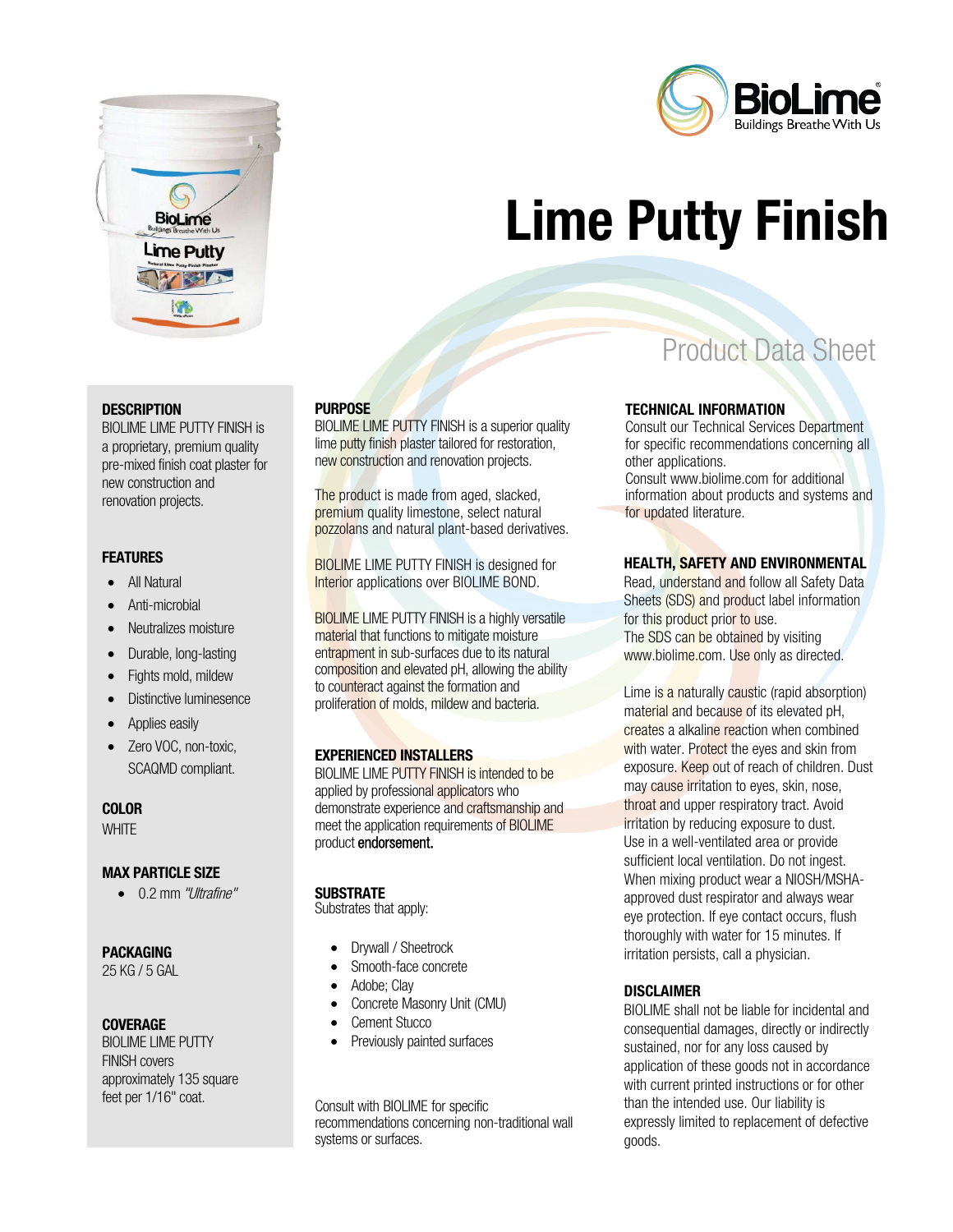## BioLime Lime Putty Finish

## Application

#### PREPARATION

Surfaces should be clear and clean of any inconsistent parts, dust, oils, mildew, organic matter, salt efflorescence or any other loose material which should hinder proper adhesion to the applied surface.

Highly absorbent substrates must be spray-misted and moistened (not saturated) with clean water using a tank sprayer prior to application to allow the product to properly bond to the substrate.

#### MIXING

BIOLIME LIME PUTTY FINISH is a pre-blended product.

Mix the product with a heavy duty mortar mixing drill equipped with proper mixing paddle as shown.

BioLime recommends the use of a 2-speed drill with low torque capacity, such as a Milwaukie 1/2" Hole-Hawg® Drill 300/1200 RPM (as shown) and the CS United MG 120 4.5" helical mixing paddle (as shown).

- 1. To reduce the viscosity of the product and to avoid the scraping of plastic from the inside of the bucket lining during machine drill mixing.
- 2. Mix with a helical mixing paddle (as shown).
- 3. Make sure to avoid mixing times exceeding 3 minutes as a significant drop in strength can occur.
- 4. Prior to applying, leave it stand for at least 12 hours. Then, prior to application on job site – mix again in order to have good consistency throughout the blend.
- 5. Keep bucket covered to extend working time.



Milwaukie 1/2" Hole-Hawg® Drill 300/1200 RPM

CS Unitec MG 120 4.5" Helical Mixing Paddle

#### APPLICATION

Consult with BIOLIME for specific recommendations concerning non-traditional wall system applications.

- 1. Ensure surface is free of construction dust and debris or loose particulate.
- 2. Prewet masonry surfaces relative to their absorbency. Highly absorbent surfaces require more hydration. Once water has evaporated from surface, with substrate holding and retaining moisture, application may begin.
- 3. Apply plaster with even distribution to a maximum 1/16-inch layer thickness.
- 4. Trowel surface smooth. Texture or burnish as desired.

#### CURING

For every 1/16" (2mm) of thickness, moist-cure for 2 (two) cycles by flooding entire surface with cool, clean water at 0 PSI (no pressure).

Example: a 1/8" coat will require 4 (four) cure cycles.

**CURE CYCLE:** A cure cycle begins when the entire surface is dry, then hydrated. This technique ensures the "active" pozzolans in the mortar bond together as a whole, hardening in the process.

#### PROCEDURE:

- 1. Begin the first cure cycle using "appearance-based determination" for each plaster layer.
- 2. As applied plaster dries, the appearance of the plaster changes from dark to light. When dark, it is visibly damp. As water evaporates from the layer, it becomes lighter in contrast to the damp areas. In mid-transition between damp and dry, the surface appears mottled. Once mottling disappears and the entire surface area is dry, the moisture-curing cycles can begin by hydrating the surface.
- 3. Weather conditions and plaster layer thickness affect how quickly the plaster transitions from damp to dry. In dry weather, moisture-curing cycles might begin the day of application while in humid weather the cycles might start the following day. Appearance-based determination ensures proper sequencing of the moisture-curing coats for each applied layer of plaster.
- 4. Once moisture-curing begins, flood all surfaces including terminations at soffits, inside and outside corners, and window/door returns with clean water. This constitutes one moisture-curing cycle. Moisture-curing cycles continue based on layer thickness, as noted in CURING.

#### Note:

RAIN: PROTECT FRESHLY APPLIED PLASTER SURFACES FROST: DO NOT APPLY IF CONDITIONS EXIST.